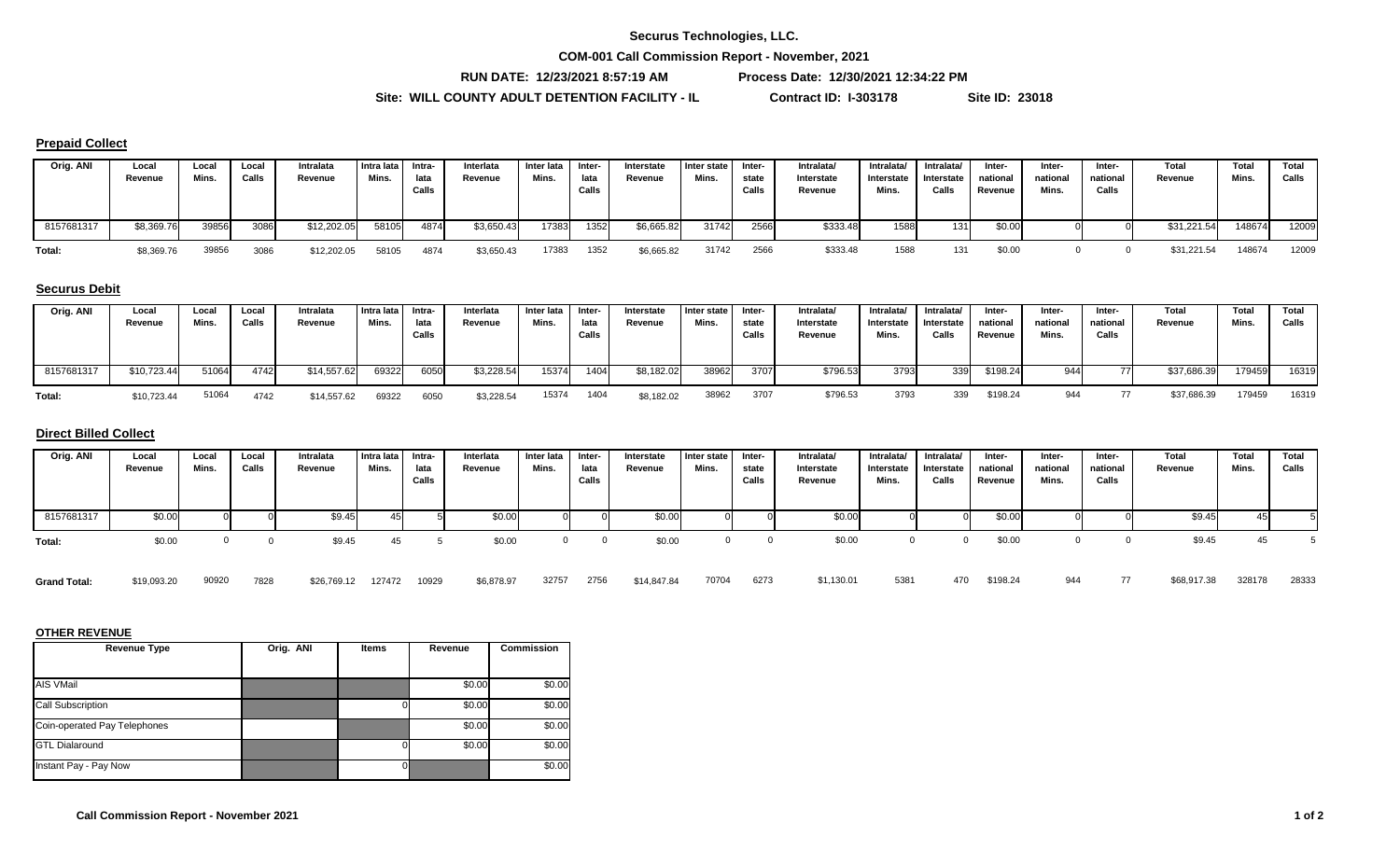| Instant Pay - Text2Connect         | 0        |        | \$0.00 |
|------------------------------------|----------|--------|--------|
| <b>Legacy Operator Assistant</b>   | $\Omega$ | \$0.00 | \$0.00 |
| Outbound Voicemail (Interstate)    | o        | \$0.00 | \$0.00 |
| Outbound Voicemail (NonInterstate) | O        | \$0.00 | \$0.00 |
| <b>SIM</b>                         | 0        |        | \$0.00 |
| Tablet - Accessories               |          | \$0.00 | \$0.00 |
| <b>Tablets</b>                     | 0        | \$0.00 | \$0.00 |
| Video Connect                      | o        | \$0.00 | \$0.00 |
| Video Connect Subscription         | 0        | \$0.00 | \$0.00 |
| VMail                              | ი        | \$0.00 | \$0.00 |
|                                    | Total:   | \$0.00 | \$0.00 |

# **MEDIA REVENUE**

| <b>Rev Type</b>         | Orig. ANI | <b>Items</b> | Revenue | <b>Commission</b> |
|-------------------------|-----------|--------------|---------|-------------------|
|                         |           |              |         |                   |
| Media - Music           |           | U            | \$0.00  | \$0.00            |
| Media - Games           |           | 0            | \$0.00  | \$0.00            |
| Media - Games - CDF     |           | 0            | \$0.00  | \$0.00            |
| Media - Movies          |           | 0            | \$0.00  | \$0.00            |
| Media - Movies - CDF    |           | 0            | \$0.00  | \$0.00            |
| Media - Newsstand       |           | 0            | \$0.00  | \$0.00            |
| Media - Newsstand - CDF |           | 0            | \$0.00  | \$0.00            |
| Media - TV Shows        |           | O            | \$0.00  | \$0.00            |
| Media - TV Shows - CDF  |           | 0            | \$0.00  | \$0.00            |
|                         |           | Total:       | \$0.00  | \$0.00            |

| <b>eMESSAGING</b> | <b>Stamps Used</b> | <b>Purchase</b><br><b>Price of Stamp</b> | Revenue | <b>Commission</b> |
|-------------------|--------------------|------------------------------------------|---------|-------------------|
|                   | υ                  | \$0.00                                   | \$0.00  | \$0.00            |
| Total:            |                    |                                          | \$0.00  | \$0.00            |

Total Revenue:  $$68,917.38$ 

Calculated Commission:  $$25,940.37$ 

## **TRAFFIC BREAKDOWN**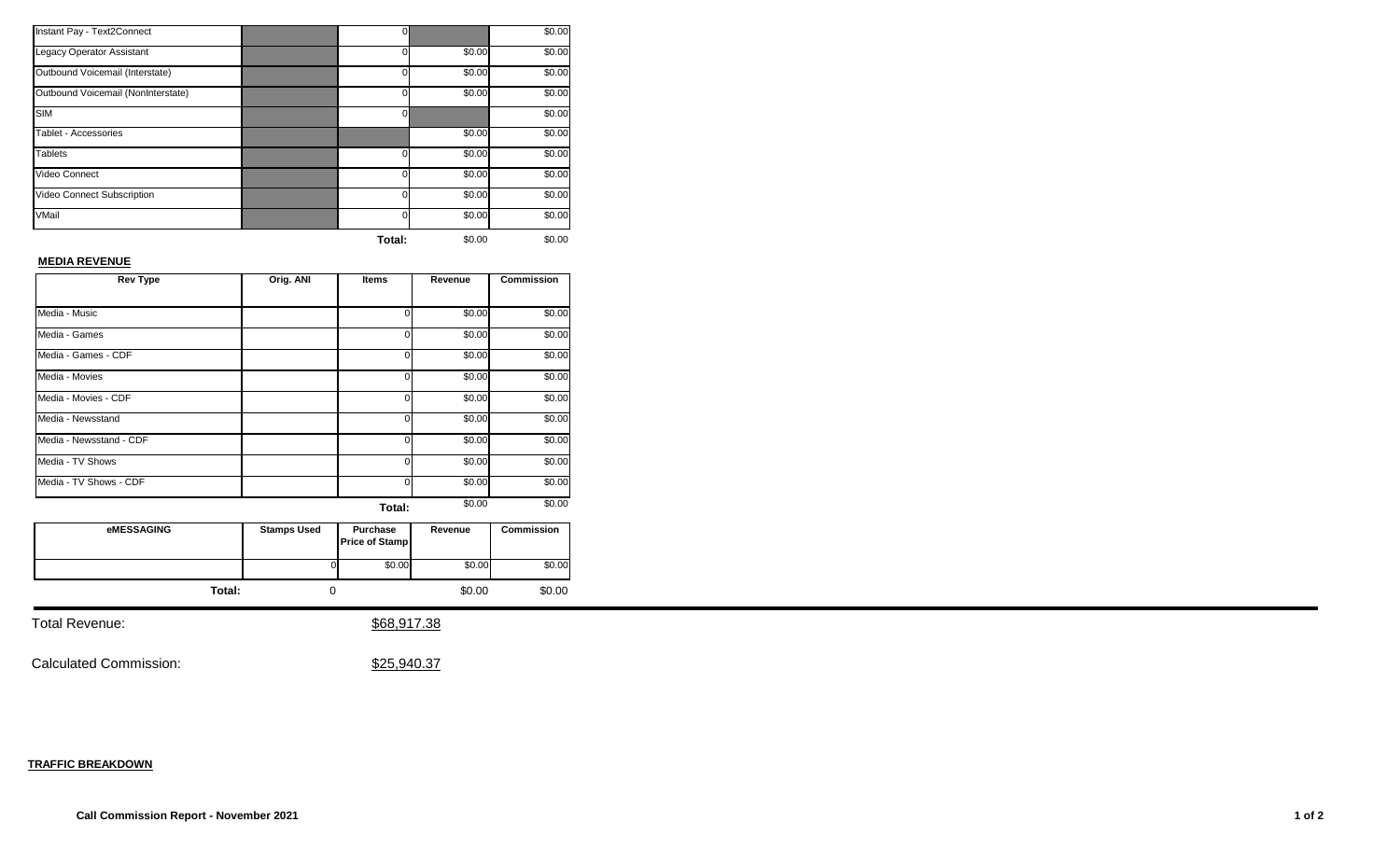| <b>Call Type</b>             | Revenue        | <b>Minutes</b> | Calls       | <b>Commission</b> |
|------------------------------|----------------|----------------|-------------|-------------------|
| <b>Direct Billed Collect</b> | $\sqrt{$9.45}$ | 45             | 5           | \$4.63            |
| Interlata                    | \$0.00         | 0              | 0           | $\sqrt{$0.00}$    |
| International                | \$0.00         | 0              | 0           | \$0.00            |
| Interstate                   | \$0.00         | $\mathbf 0$    | $\mathbf 0$ | \$0.00            |
| Intralata                    | \$9.45         | 45             | 5           | \$4.63            |
| Intralata/Interstate         | \$0.00         | 0              | 0           | \$0.00            |
| Local                        | \$0.00         | 0              | 0           | \$0.00            |
| <b>Prepaid Collect</b>       | \$31,221.54    | 148,674        | 12,009      | \$11,868.90       |
| Interlata                    | \$3,650.43     | 17,383         | 1,352       | \$1,788.71        |
| International                | \$0.00         | 0              | 0           | \$0.00            |
| Interstate                   | \$6,665.82     | 31,742         | 2,566       | \$0.00            |
| Intralata                    | \$12,202.05    | 58,105         | 4,874       | \$5,979.00        |
| Intralata/Interstate         | \$333.48       | 1,588          | 131         | \$0.00            |
| Local                        | \$8,369.76     | 39,856         | 3,086       | \$4,101.18        |
| <b>Inmate Debit</b>          | \$37,686.39    | 179,459        | 16,319      | \$14,066.84       |
| Interlata                    | \$3,228.54     | 15,374         | 1,404       | \$1,581.98        |
| International                | \$198.24       | 944            | 77          | \$97.14           |
| Interstate                   | \$8,182.02     | 38,962         | 3,707       | \$0.00            |
| Intralata                    | \$14,557.62    | 69,322         | 6,050       | \$7,133.23        |
| Intralata/Interstate         | \$796.53       | 3,793          | 339         | \$0.00            |
| Local                        | \$10,723.44    | 51,064         | 4,742       | \$5,254.49        |

**Totals: \$68,917.38 328,178 28,333 \$25,940.37**

| Totals: | \$68,917.38 | 328,178 | 28,333 |
|---------|-------------|---------|--------|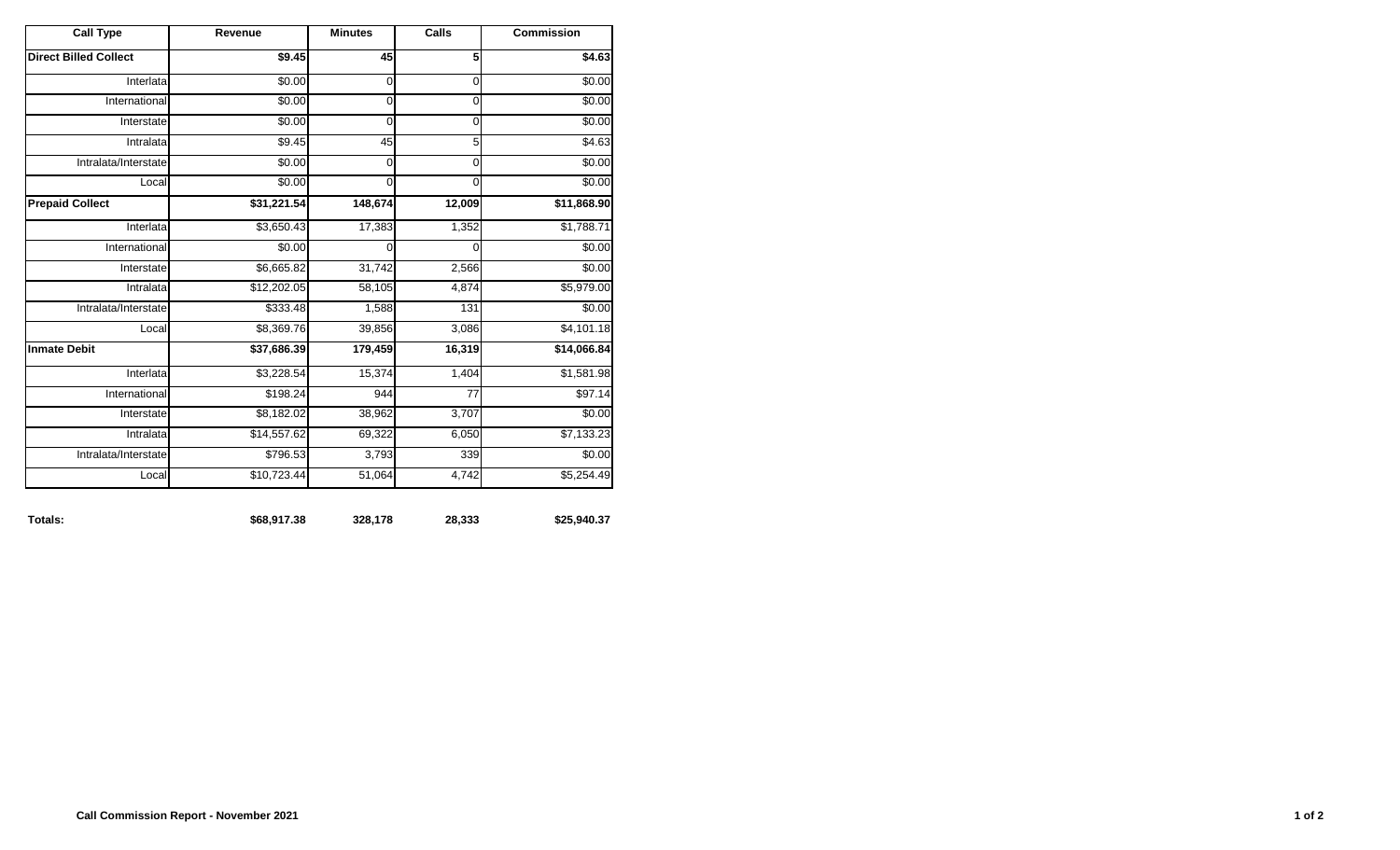

\$11,868.90

**Commission** \$14,066.84 \$14,066.84

**Commission** \$4.63 \$4.63

\$25,940.37